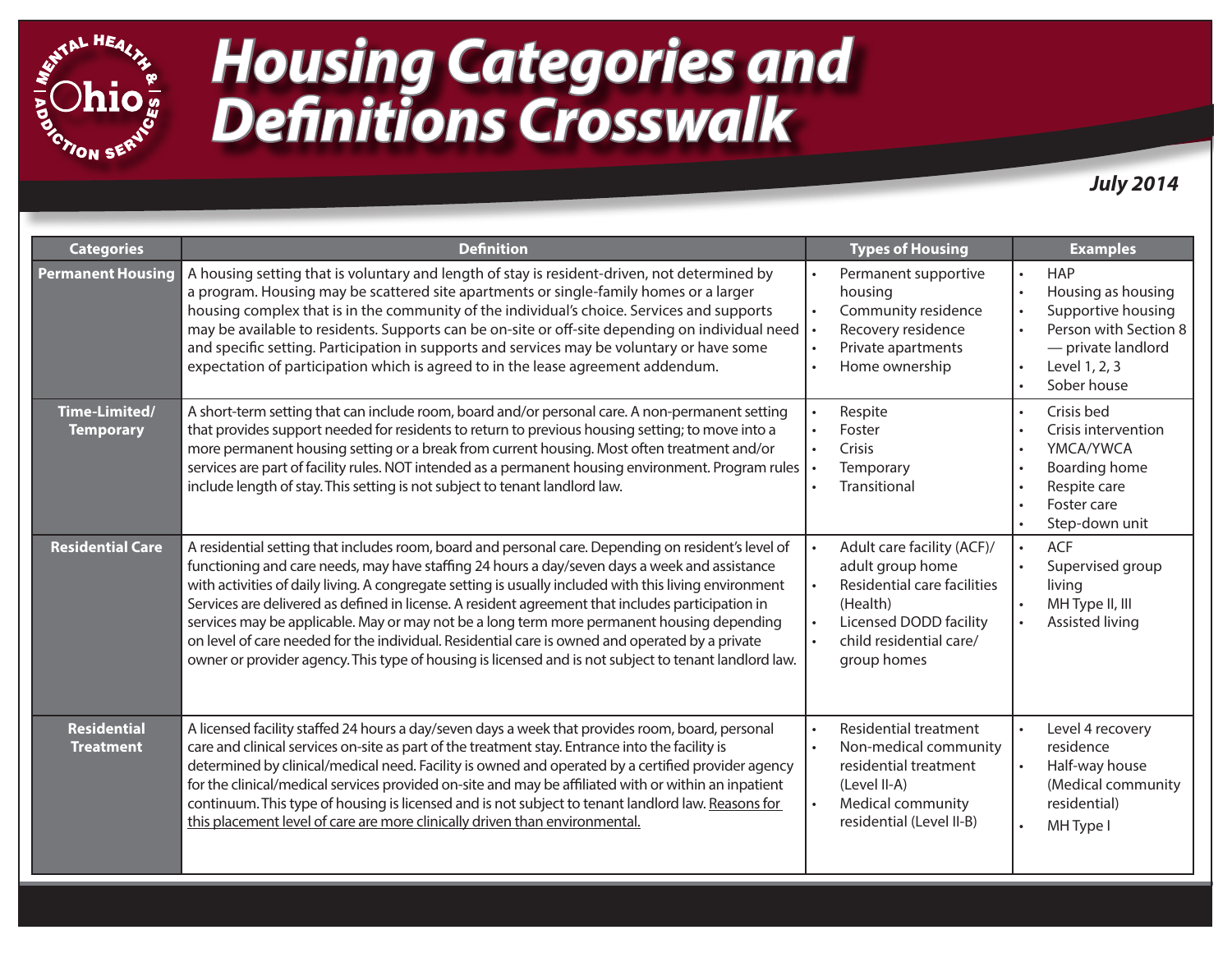

# *Housing Categories and Definitions*

# **Promoting Wellness and Recovery**

### *July 2014*

**John R. Kasich***, Governor* **Tracy J. Plouck***, Director*

There are four categories of housing which have several types of housing or residential placement under each. 1. Permanent Housing

- 2. Residential Care
- 3. Time-Limited/ Temporary
- 4. Residential Treatment

#### **1. Permanent Housing**

A housing setting that does not have any time limits for the lease or resident agreement. Apartment may be scattered site or a larger housing complex that is in the community of the individuals' choice. Services and supports are not mandatory if included in the housing. Supports can be on-site or off-site depending on individual need and specific setting. Length of stay is determined by the individual not a program. Types of housing under this category include:

- **o Permanent supportive housing (PSH)** opportunities provide access both to affordable housing and to a flexible and comprehensive array of supportive services designed to help tenants to achieve and sustain housing stability and to move toward recovery. Housing is covered by Ohio tenant landlord law. PSH is an evidence-based practice for people with mental illnesses and is typically defined by the following features:
	- Tenant households execute leases (or sub-lease) agreements with the same rights and responsibilities as other households renting housing in the community;
	- Supportive services are readily available to tenants, are designed to promote housing stability and include access to crisis services 24 hours a day, seven days a week;
	- Supportive services are flexible and individualized, adjusted to meet the tenants' evolving needs and preferences;
	- On-going participation in supportive services is not required for tenants to retain their housing; and
	- Access to the housing opportunity and the services is not time-limited.
- **o Community Residence** is a housing setting (service-enriched housing) in which a person living in an apartment or shared living setting where he/she entered into an agreement that is NOT covered by Ohio tenant landlord law. Housing is contingent upon adherence to rules or specific services. Financial sponsorship and/or provision of some degree of on-site supervision. May be ADAMH/CMH/ADAS Board or provider or private owner owned and managed.
- **o Recovery Residence** is an alcohol- and drug-free living environment with peer support and other addiction recovery aids, including employment assistance. Room and board, and various levels of services based on the level of care needed are included. Rules in program may be applicable. Treatment services are billed separately, if applicable. Agency- or owner-operated with various levels of staff. May have a standard tenant landlord lease or general lease agreement with program rules.

## mha.ohio.gov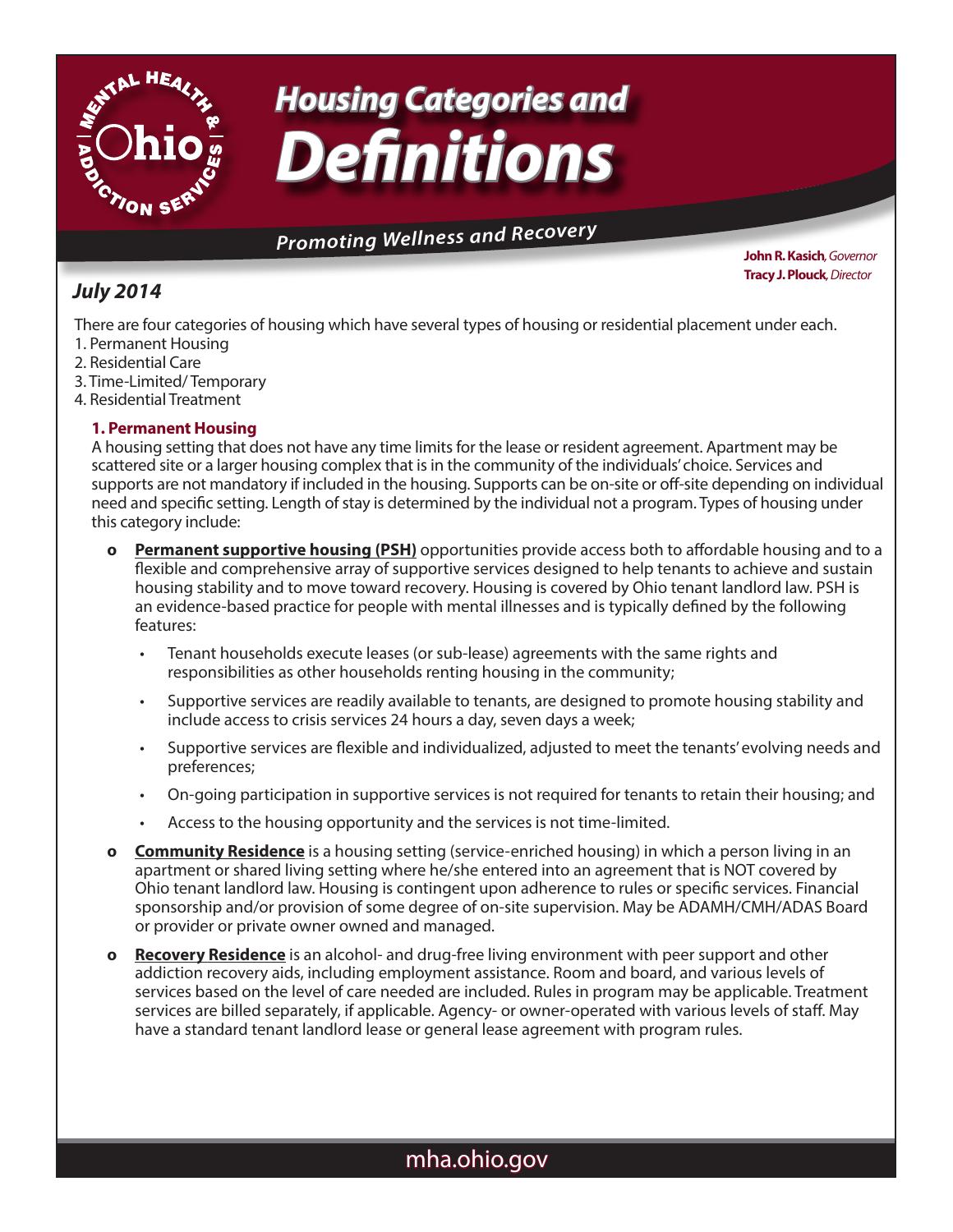- Level 1: Peer-run facilities that include drug screenings, house meetings and self-help meetings. Democratically run. Generally single-family residences utilized to house up to five unrelated individuals.
- Level 2: Monitored facilities that include house rules, structure, peer run groups, drug screenings, house meetings and involvement in self-help and/or treatment services. Primarily single-family residences for up to five unrelated adults. Can include apartments or other dwelling types. At least one paid position.
- Level 3: Supervised housing with administrative oversight, policies and procedures, services delivered may be licensed services. This housing includes various types of structures including a single-family residence or apartments. Include a facility manager, certified staff or case worker.
- **Private Apartments** Apartments or housing within the community with a private landlord. May or may not have a HUD Section 8 voucher. Housing is not connected to local behavioral health system, although individuals may receive outpatient services (i.e. case manager, meds only).
- **Home Ownership** Refers to a house which anyone can own. Individual holds the mortgage or deed. This type of housing is NOT sponsored, licensed or supervised. Consumer is designated head of household or in a natural family environment.

#### **2. Residential Care**

A living setting that includes room, board, and personal care. Rules in program or services agreement is attached to housing are applicable. Staffing 24 hours a day/seven days per week, assistance with activities of daily living in congregate setting is included with this living environment as defined in the license. Residential Care is owned and operated by a private owner, agency and is affiliated with or within an inpatient continuum. This type of housing is licensed. There are three types of residential facilities for which the Ohio Department of Mental Health and Addiction Services (OhioMHAS) issues a license.

- Type 1 provides room and board, personal care, and certified mental health services to one or more adults, children or adolescents.
- Type 2 provides room and board and personal care services to one or two adults, children or adolescents.
- Type  $3$  provides room and board to five or more adults.

Types of residential care setting include:

- **o Child Residential Care/Group Home** A congregate living environment licensed by a county or state department to provide care to children or adolescents. Reasons for this placement level of care are more environmental in nature than psychiatric. Child Residential Care/Group Home may provide supervision, social services and accommodations, but treatment services are provided separately and service intensity will vary from client to client.
- **o Group Home** a congregate living environment licensed by a state department to provide care to adults. Reasons for this placement level of care are more environmental in nature than psychiatric. Home may provide supervision, social services and accommodations, but treatment services are provided separately and service intensity will vary from client to client. May or may not be a long term more permanent housing depending on level of care needed for consumer. Licensed by the state, includes room and board and may or may not include personal care or mental health services. May also be called Residential Support, Next-Step Housing, or Supervised Group Living. *Adult Residential Care/ ACF: Adult Care Facility (Adult Group Home/Adult Family Home) and Adult Residential Care (Type 2, 3).*
- **o Residential Care Facility** licensed through the Ohio Department of Health may or may not share a bedroom. Residential care facility" is a home that provides either of the following: (a) Accommodations for 17 or more unrelated individuals and supervision and personal care services for three or more of those individuals who are dependent on the services of others by reason of age or physical or mental impairment;

### mha.ohio.gov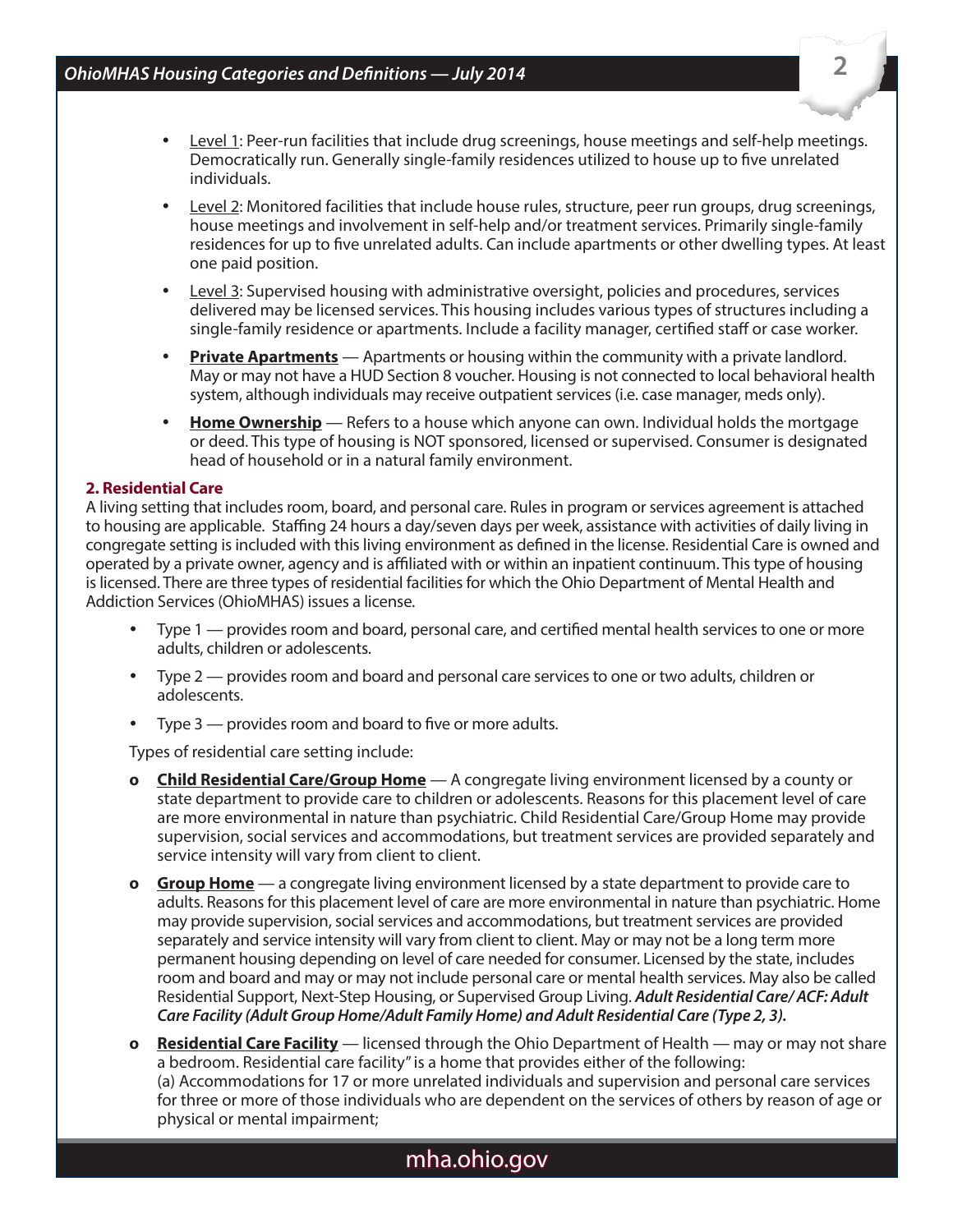(b) Accommodations for three or more unrelated individuals, supervision and personal care services for at least three of those individuals who are dependent on the services of others by reason of age or physical or mental impairment, and, to at least one of those individuals, supervision of special diets or application of dressings or provide for the administration of medication to residents to the extent authorized. Can be called Assisted Living.

**o Licensed DD Facility** — Refers to any Ohio Department of Developmental Disabilities-licensed group home or community facility (that is not an ICF-IID) where supervision, services and/or accommodations are provided. Examples: Group home for persons with developmental disabilities; Residential facility for persons with developmental disabilities.

#### **3. Time-Limited/Temporary**

A short-term setting that can include room, board and personal care. A non-permanent setting that provides support needed for residents to return to previous housing setting; to move into a more permanent housing setting or a break from current housing. Treatment and/or services are part of facility rules. NOT a permanent housing environment. Program rules include length of stay.

- **o Respite Care** short-term living environment, it may or may not be 24-hour care. Reasons for this type of care are more environmental in nature. May provide supervision, services and accommodations. Treatment services are billed separately.
- **o Foster Care** Living situations in which the client resides with a non-related family or person in that person's home for purpose of receiving care, supervision, assistance and accommodations. Treatment services are billed separately. Licensed through the state.
- **o Crisis Care** Provision of short-term care to stabilize person experiencing psychiatric emergency. Offered as an alternative to inpatient psychiatric unit. Staff 24 hours a day/seven days a week. Treatment services are billed separately.
- **o Temporary Housing** Non-hospital, time-limited residential program with an expected length of occupancy and goals to transition to permanent housing. Includes room and board with referral and access to treatment services that are billed separately.
- **o Transitional Housing** Time-limited, usually connected to a program with a completion timeframes. Services and supports required as part of program.

#### **4. Residential Treatment**

A licensed facility that is staffed 24 hours a day/seven days a week that provides room, board, personal care and clinical services on-site as part of the treatment stay. Entrance into facility is determined by clinical/medical need. Facility is owned and operated by a certified provider agency for the clinical/medical services provided on-site and may be affiliated with or within an inpatient continuum. This type of housing is licensed and is not subject to tenant landlord law. **Reasons for this placement level of care are more clinically driven than environmental**.

Types of residential care setting include:

- **o Residential Treatment** Provides room and board, personal care and certified mental health services to one or more adults, children or adolescents. Provider is licensed and certified by OhioMHAS as a Type 1 Residential facility. Reasons for this placement level of care are more psychiatric or behavioral in nature than environmental. Not a long-term placement as clinical services are on-site.
- **o Non-Medical Community Residential Treatment (Level II-A)** A 24-hour rehabilitation facility, without 24-hour-a-day medical/nursing monitoring, where a planned program of professionally directed evaluation, care and treatment for the restoration of functioning for persons with alcohol and other drug problems and/or addictions.

**3**